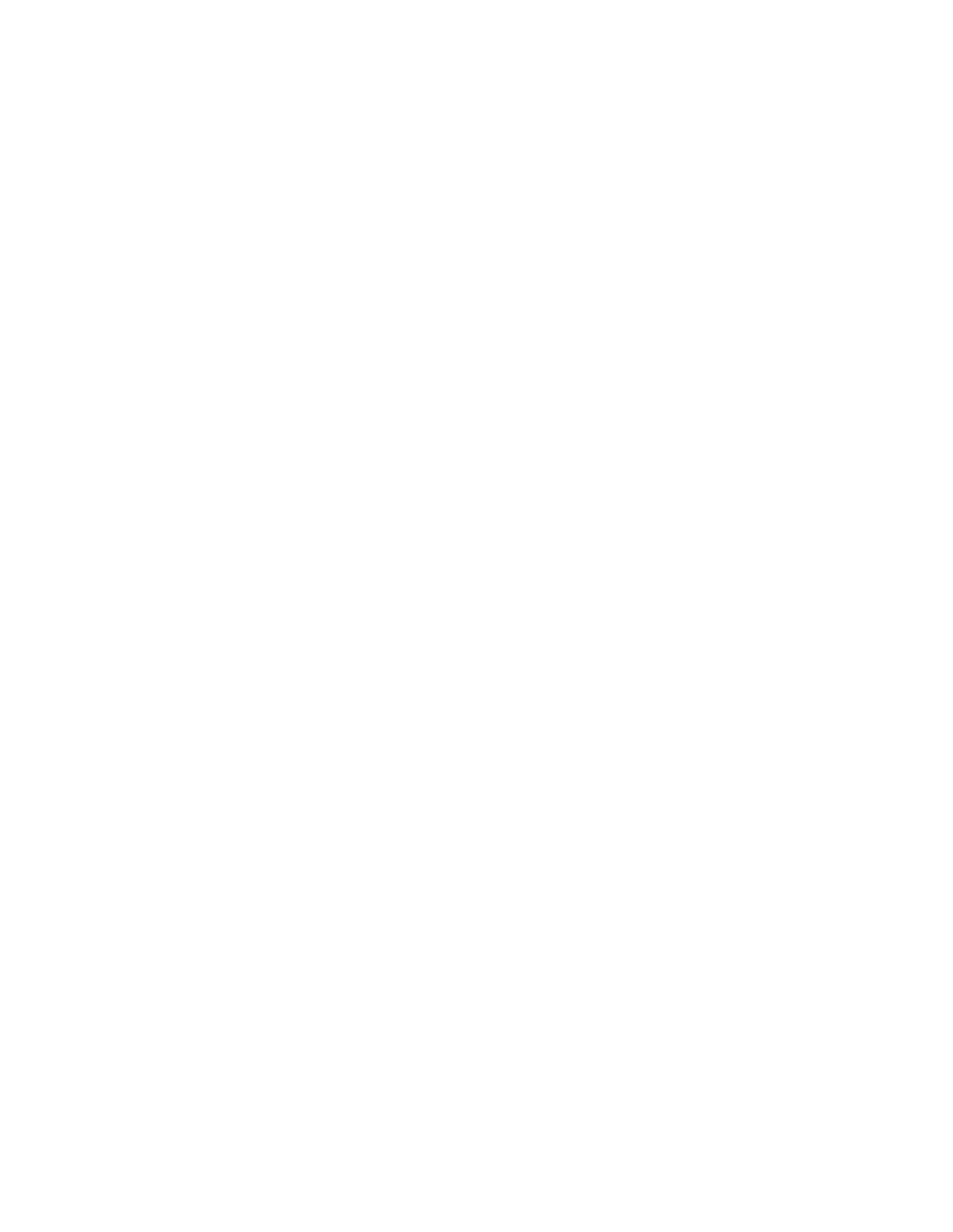# CONTENT

| CONNECTION DIAGRAM 36 PIN/10 PIN 1 |
|------------------------------------|
|                                    |
| 36 & 10 PIN BUTTON LAYOUT  3       |
| BOOKKEEPING & ADJUSTMENT 4         |
| ON-SCREEN SYSTEM SETTING 5         |
| MAIN FEATURES OF PUZZLE BUG  6     |
|                                    |
| WILD JOKER & MAGIC TREE  8         |
| COLLECTING BUGS OF BONUS 9         |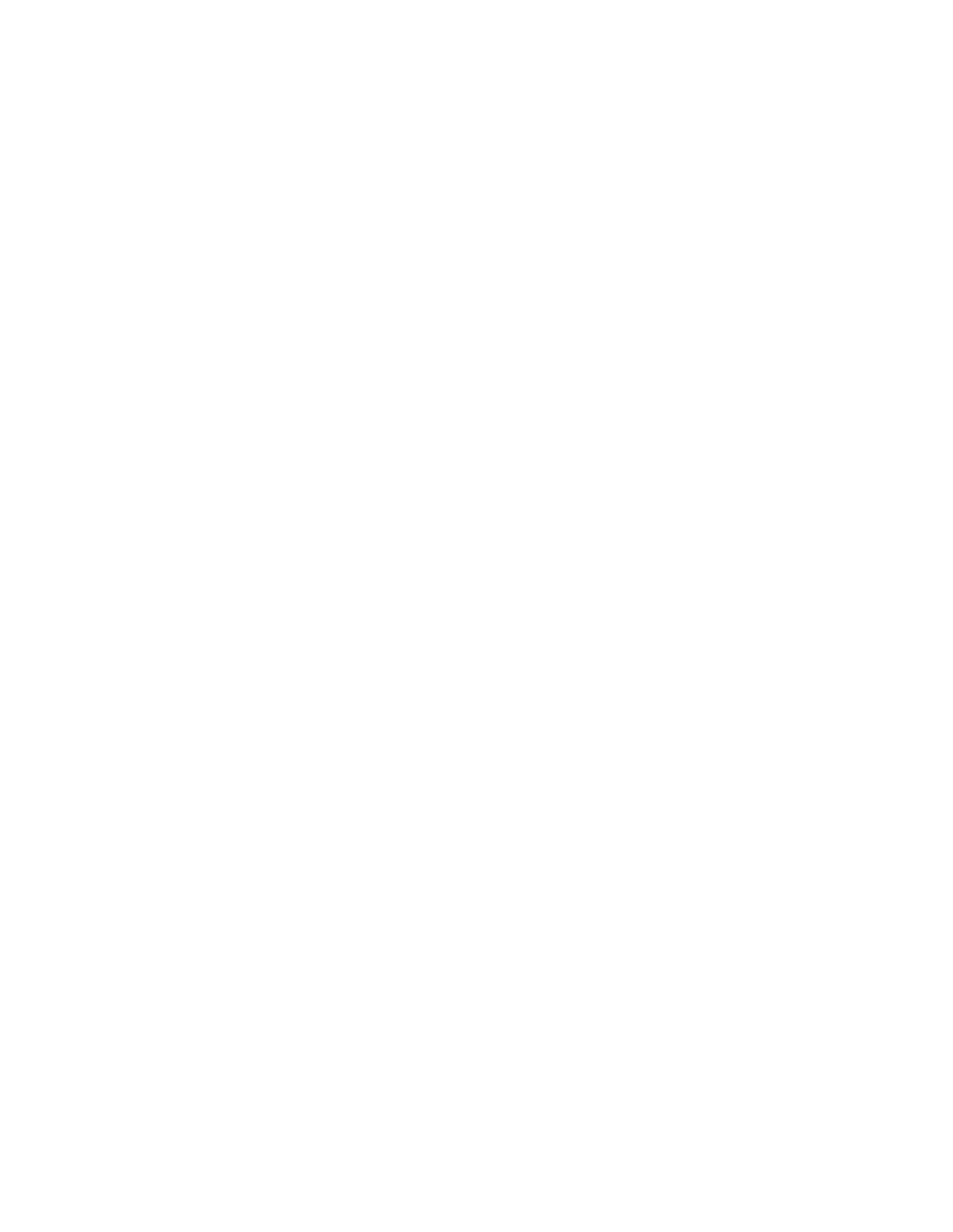## **CONNECTIONION DIAGRAM** (36&10pins)

| 36 Pins                                 |                |                              |  |  |  |  |  |
|-----------------------------------------|----------------|------------------------------|--|--|--|--|--|
| <b>PARTS SIDE</b><br><b>SOLDER SIDE</b> |                |                              |  |  |  |  |  |
| <b>VIDEO RED</b>                        | 1              | <b>VIDEO GREEN</b>           |  |  |  |  |  |
| <b>VIDEO BLUE</b>                       | $\overline{2}$ | <b>VIDEO SYNC</b>            |  |  |  |  |  |
| <b>SPEAKER</b>                          | 3              | <b>VIDEO GND</b>             |  |  |  |  |  |
|                                         | $\overline{4}$ |                              |  |  |  |  |  |
|                                         | 5              |                              |  |  |  |  |  |
|                                         | 6              |                              |  |  |  |  |  |
| <b>TICKET OUT</b>                       | 7              |                              |  |  |  |  |  |
| <b>TICKET SWITCH</b>                    | 8              |                              |  |  |  |  |  |
| ALL STOP/START                          | 9              |                              |  |  |  |  |  |
| SMALL / STOP 2                          | 10             |                              |  |  |  |  |  |
| <b>PLAY</b>                             | 11             |                              |  |  |  |  |  |
| <b>TAKE/STOP 3</b>                      | 12             |                              |  |  |  |  |  |
| <b>DOUBLE/STOP 1</b>                    | 13             |                              |  |  |  |  |  |
|                                         | 14             |                              |  |  |  |  |  |
|                                         | 15             |                              |  |  |  |  |  |
| <b>BIG/HOLD</b>                         | 16             |                              |  |  |  |  |  |
|                                         | 17             |                              |  |  |  |  |  |
| <b>COIN A</b>                           | 18             | <b>KEY IN</b>                |  |  |  |  |  |
|                                         | 19             | COIN <sub>C</sub>            |  |  |  |  |  |
| <b>BOOK</b>                             | 20             | <b>TEST</b>                  |  |  |  |  |  |
|                                         | 21             | <b>KEY OUT/PRINTER PRINT</b> |  |  |  |  |  |
|                                         | 22             |                              |  |  |  |  |  |
| <b>COIN A METER</b>                     | 23             |                              |  |  |  |  |  |
| <b>KEY IN METER</b>                     | 24             |                              |  |  |  |  |  |
|                                         | 25             |                              |  |  |  |  |  |
| COIN IN C METER                         | 26             | LAMP: COUNT                  |  |  |  |  |  |
| <b>OUT METER</b>                        | 27             |                              |  |  |  |  |  |
|                                         | 28             |                              |  |  |  |  |  |
| LAMP: ALL STOP/START                    | 29             |                              |  |  |  |  |  |
| LAMP: SMALL / STOP2                     | 30             |                              |  |  |  |  |  |
| LAMP: PLAY                              | 31             |                              |  |  |  |  |  |
| LAMP: TAKE/STOP 3                       | 32             |                              |  |  |  |  |  |
| LAMP: DOUBLE /STOP1                     | 33             |                              |  |  |  |  |  |
| LAMP: BIG                               | 34             |                              |  |  |  |  |  |
|                                         | 35             |                              |  |  |  |  |  |
| <b>GND</b>                              | 36             | <b>GND</b>                   |  |  |  |  |  |

| 10 Pins           |                |                    |  |  |  |  |  |
|-------------------|----------------|--------------------|--|--|--|--|--|
| <b>PARTS SIDE</b> |                | <b>SOLDER SIDE</b> |  |  |  |  |  |
| <b>GND</b>        | 1              | GND                |  |  |  |  |  |
| <b>GND</b>        | $\overline{2}$ | <b>GND</b>         |  |  |  |  |  |
| $+5V$             | 3              | $+5V$              |  |  |  |  |  |
| $+5V$             | 4              | $+5V$              |  |  |  |  |  |
| $+12V$            | 5              | $+12V$             |  |  |  |  |  |
| $+12V$            | 6              | $+12V$             |  |  |  |  |  |
| <b>TICKET SSR</b> | 7              |                    |  |  |  |  |  |
|                   | 8              |                    |  |  |  |  |  |
|                   | 9              |                    |  |  |  |  |  |
| gnd               | 10             | GND                |  |  |  |  |  |

**IGS USER MANUAL** PAGE 1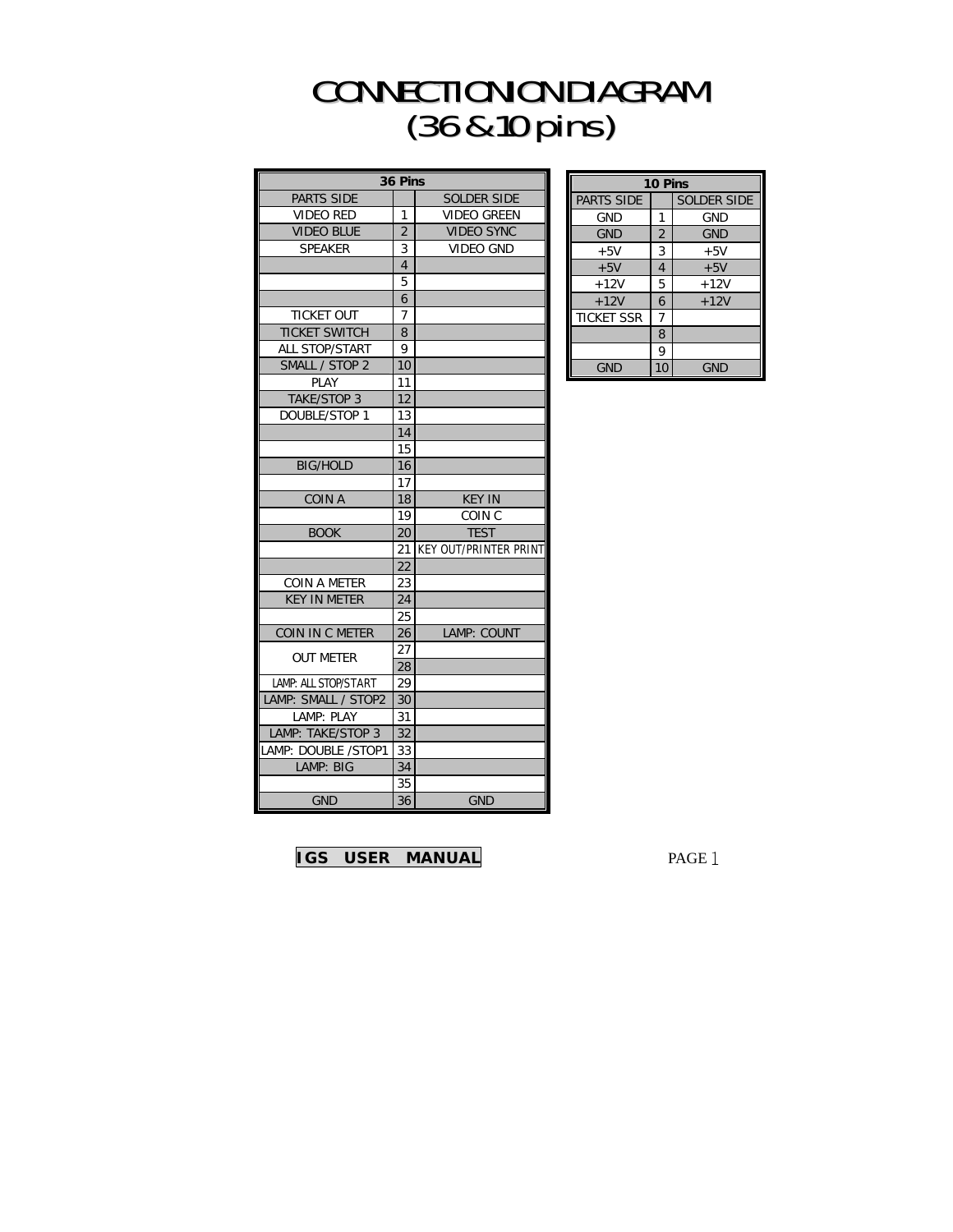### DIP SWITCH SETTING

| DIP SWITCH 1          |              | 1          | $\overline{2}$ | 3          | 4              | 5          | 6          | $\overline{7}$ | 8          |
|-----------------------|--------------|------------|----------------|------------|----------------|------------|------------|----------------|------------|
| <b>DEMO MUSIC</b>     | <b>YES</b>   | <b>OFF</b> |                |            |                |            |            |                |            |
|                       | NO           | <b>ON</b>  |                |            |                |            |            |                |            |
|                       | NO.          |            | <b>OFF</b>     |            |                |            |            |                |            |
| <b>NON STOP</b>       | <b>YES</b>   |            | <b>ON</b>      |            |                |            |            |                |            |
|                       | <b>YES</b>   |            |                | <b>OFF</b> |                |            |            |                |            |
| PASSWORD              | NO.          |            |                | ON         |                |            |            |                |            |
| <b>ODDS TABLE</b>     | <b>YES</b>   |            |                |            | <b>OFF</b>     |            |            |                |            |
|                       | NO.          |            |                |            | 0 <sub>N</sub> |            |            |                |            |
|                       | <b>BUGS</b>  |            |                |            |                | <b>OFF</b> | <b>OFF</b> |                |            |
| <b>SYMBOL</b>         | <b>FRUIT</b> |            |                |            |                | <b>ON</b>  | <b>OFF</b> |                |            |
|                       | <b>BOTH</b>  |            |                |            |                | <b>OFF</b> | <b>ON</b>  |                |            |
| <b>HAND COUNT</b>     | <b>YES</b>   |            |                |            |                |            |            | <b>ON</b>      |            |
|                       | NO.          |            |                |            |                |            |            | <b>OFF</b>     |            |
| <b>TOUCH FUNCTION</b> | <b>YES</b>   |            |                |            |                |            |            |                | <b>ON</b>  |
|                       | NO.          |            |                |            |                |            |            |                | <b>OFF</b> |

| DIP SWITCH 2 |                |           |            |  |  |  |
|--------------|----------------|-----------|------------|--|--|--|
| PLAY TYPE    | PENNIES OFF    |           |            |  |  |  |
|              | <b>NICKELS</b> | <b>ON</b> |            |  |  |  |
| PLAY MODE    | <b>SPIN</b>    |           | <b>OFF</b> |  |  |  |
|              | <b>SHUTTER</b> |           | ΟN         |  |  |  |

- 【REMARK】Default Password of System Setup: [START] × 8
- **PLAY STAKE:**

PENNY:40、80、160、320

NICKEL:8、16、32、64

**Once the play mode Penny/Nickel is switched, the game record will be reset.**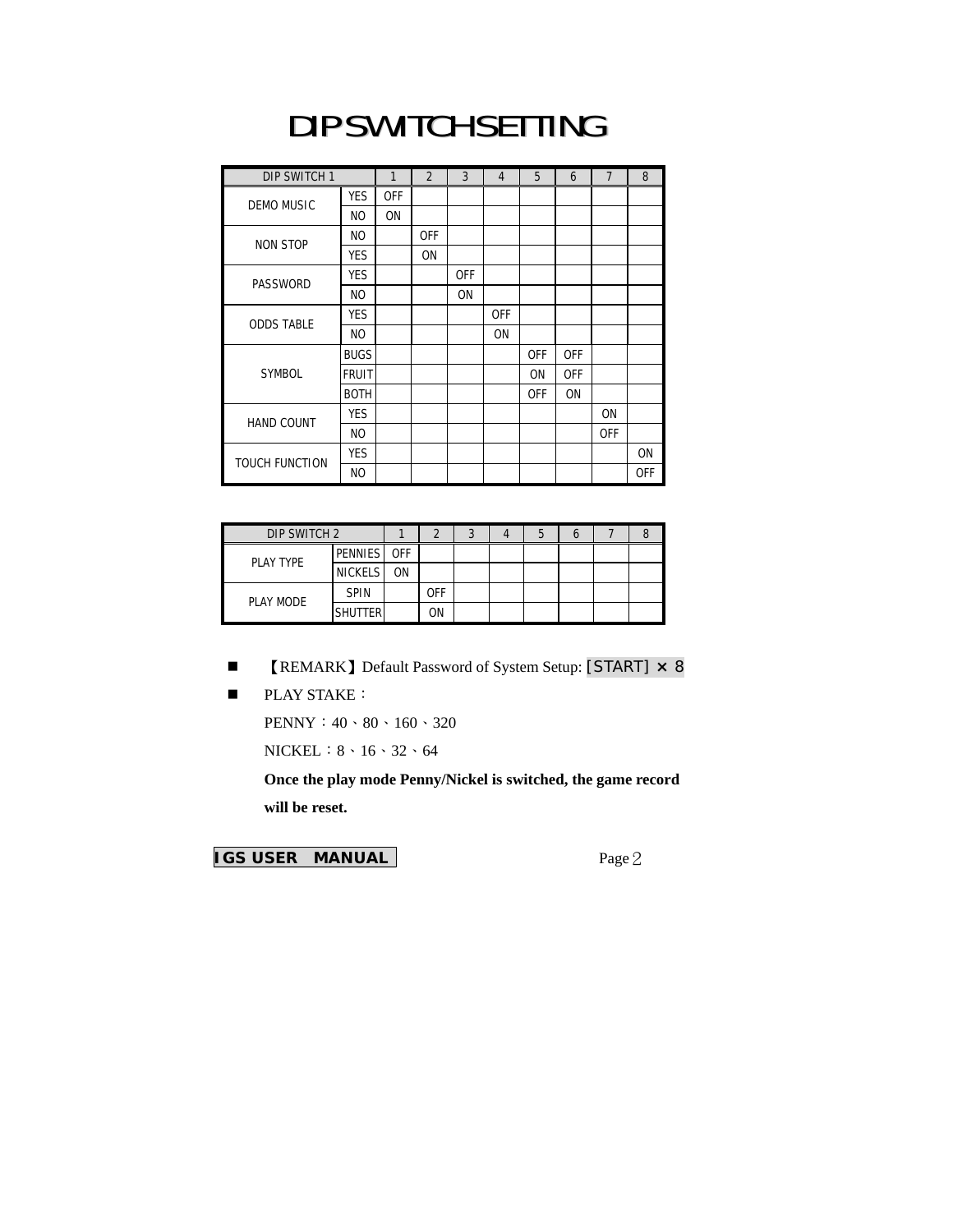## 36&10PINBUTTONLAYOUT

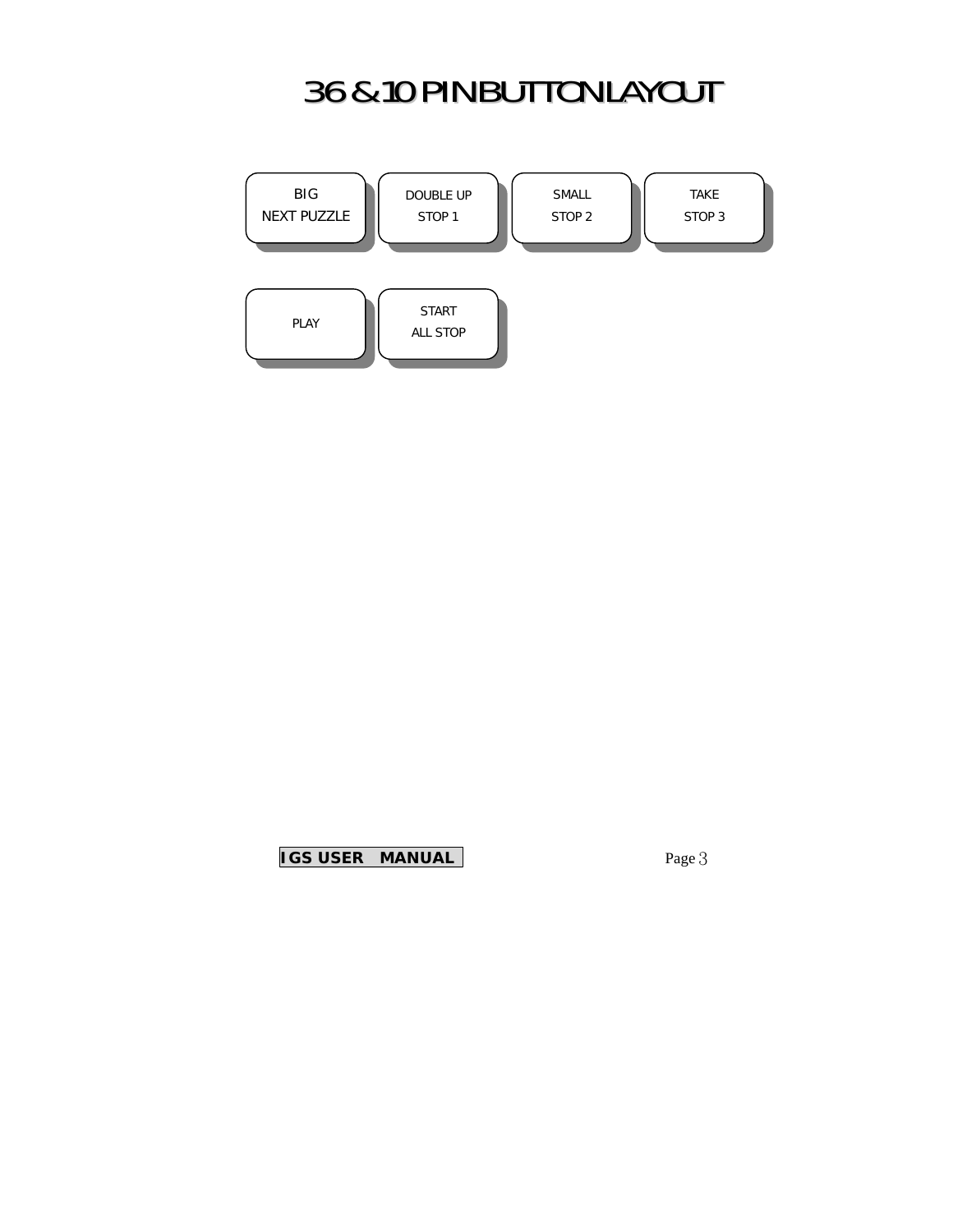#### BOOKKEEPING& ADJUSTMENT

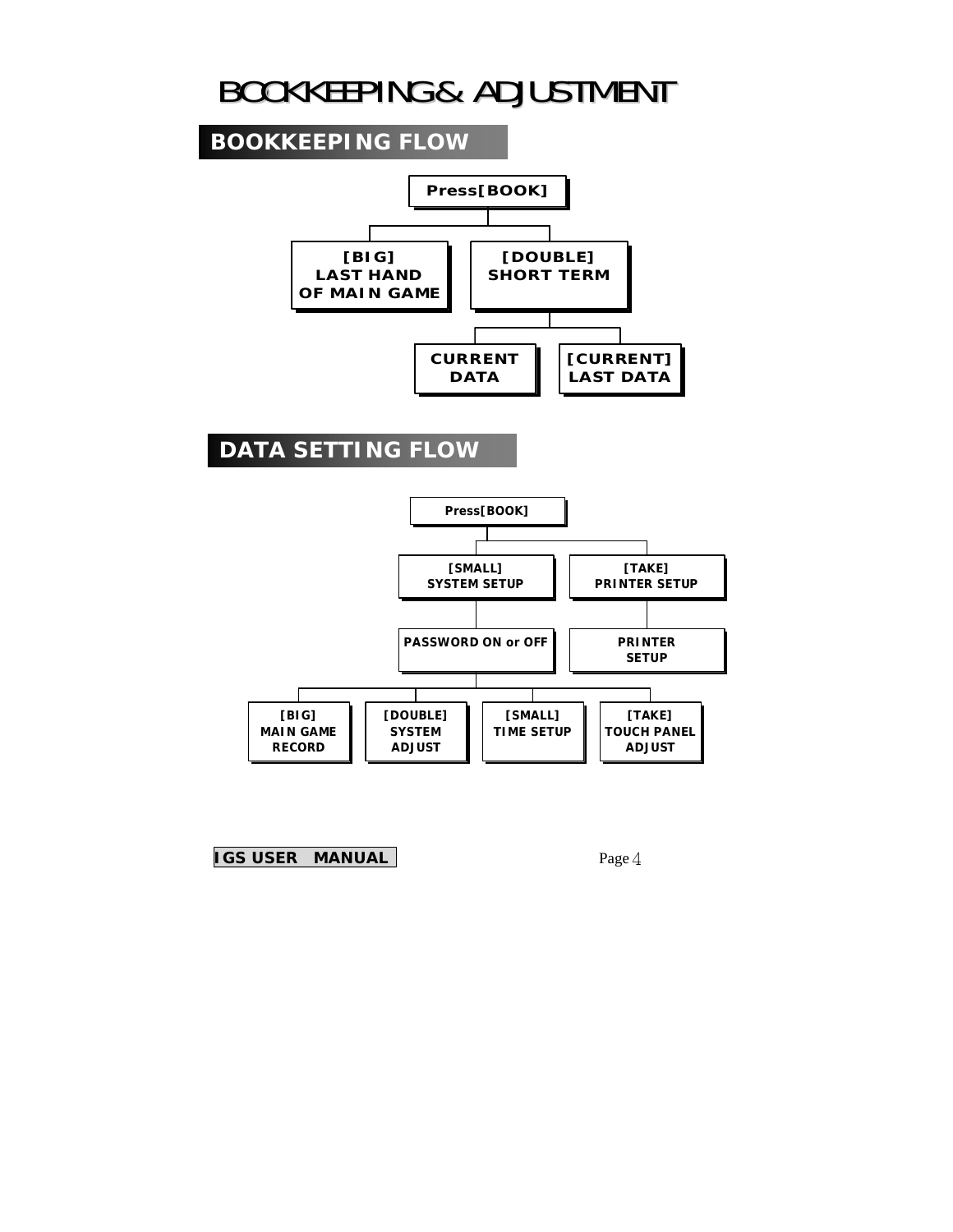### ON-SCREEN SYSTEM SETTING

#### **SYSTEM SETUP**

**Press [BOOK]→[SMALL]→[DOUBLE] to select the following items.** 

| <b>CONTENT</b>                        | <b>SETTING SELECTION</b>                                   | <b>DEFAULT</b>                         |              |               |  |                                       |  |  |
|---------------------------------------|------------------------------------------------------------|----------------------------------------|--------------|---------------|--|---------------------------------------|--|--|
|                                       | <b>PENNY</b>                                               | <b>NICKEL</b>                          | <b>PENNY</b> | <b>NICKEL</b> |  |                                       |  |  |
| <b>SYSTEMLIMIT</b><br>(Max. PLAY)     | YES (within Max. PLAY *1100), NO                           | <b>NO</b>                              |              |               |  |                                       |  |  |
| <b>COIN RATE</b>                      |                                                            | 100                                    |              |               |  |                                       |  |  |
| <b>KEY IN RATE</b>                    |                                                            | 1, 2, 3, 4, 5, 10, 15, 20, 25, 30, 40, |              |               |  | 100<br>50, 60, 75, 80, 100, 200, 250, |  |  |
| <b>KEY OUT RATE</b>                   | 400,500, 1000                                              | 1                                      |              |               |  |                                       |  |  |
| <b>TICKET RATE</b>                    |                                                            |                                        |              | 20            |  |                                       |  |  |
| <b>GAME TICKET</b>                    | 1, 2, 3, 4, 5, 8, 10, CONTINUE                             | <b>CONTINUE</b>                        |              |               |  |                                       |  |  |
| <b>BONUS BASE</b>                     | 10000,15000,200<br>00,25000,30000                          | 30000                                  | 6000         |               |  |                                       |  |  |
| MAX. BONUS                            | 40000,60000,800<br>00,100000,<br>120000                    | 8000, 12000,<br>16000, 20000,<br>24000 | 120000       | 24000         |  |                                       |  |  |
| <b>NEXT PUZZLE</b><br><b>TIMER</b>    | 10, 15, 30, 45, 60 SEC / NO                                |                                        | <b>NO</b>    |               |  |                                       |  |  |
| <b>TICKET OUT</b><br><b>INTERFACE</b> | PRINTER DIRECT / DISPENSER DIRECT /<br>ATTENDANT INTERFACE | <b>DISPENSER DIRECT</b>                |              |               |  |                                       |  |  |
| <b>PRINTER</b><br>COMMAND             | CBM1 · ESC / POS · STAR                                    | C <sub>BM1</sub>                       |              |               |  |                                       |  |  |

REMARK:

1.Printer only can be used by one machine driven by RS232.

2.The interface board of ticket dispenser can be driven by connecting with  $7<sup>th</sup>$  pin on the Part Side of 10 pins (on 36 & 10 pins diagram), refer to page 3.

3.On the board, CON-1 port connects to the Printer and CON-2 port connects to the Touch Panel.

4.System Setting will only be reset back to default by pressing [RECORD] and then pressing [TEST].

**IGS USER MANUAL**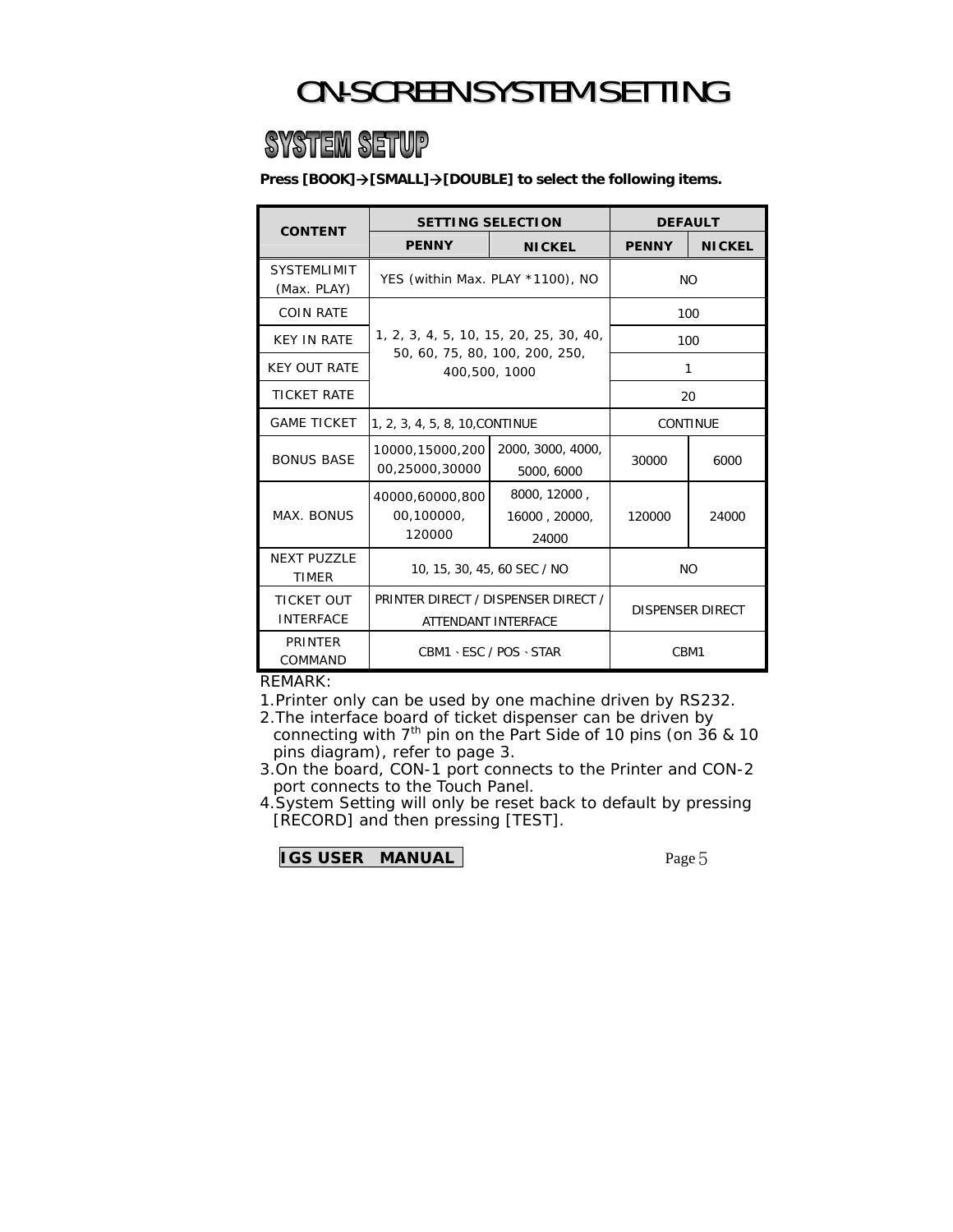#### **MAIN FEATURES OF PUZZLE BUG:**

- **2 Graphics Substitute:** Classic Fruit, Bugs. (via Dip SW1, #6 & 7, Switch Symbol by hitting "DOUBLE UP" button)
- ◆ **Next Puzzle:** allowing the player to "know what they are playing for ahead of time."
- **Special "Wild" Award:** representing any Symbol, any line or must win during no win combination shows.
- ◆ 2-Trees up Re-spin: open the "Magic Door" to reveal another symbol.
- **Original Manufacturer Default:** IGS has focused on worldwide market to develop special default for assurance that operator has the best income with PUZZLE BUG!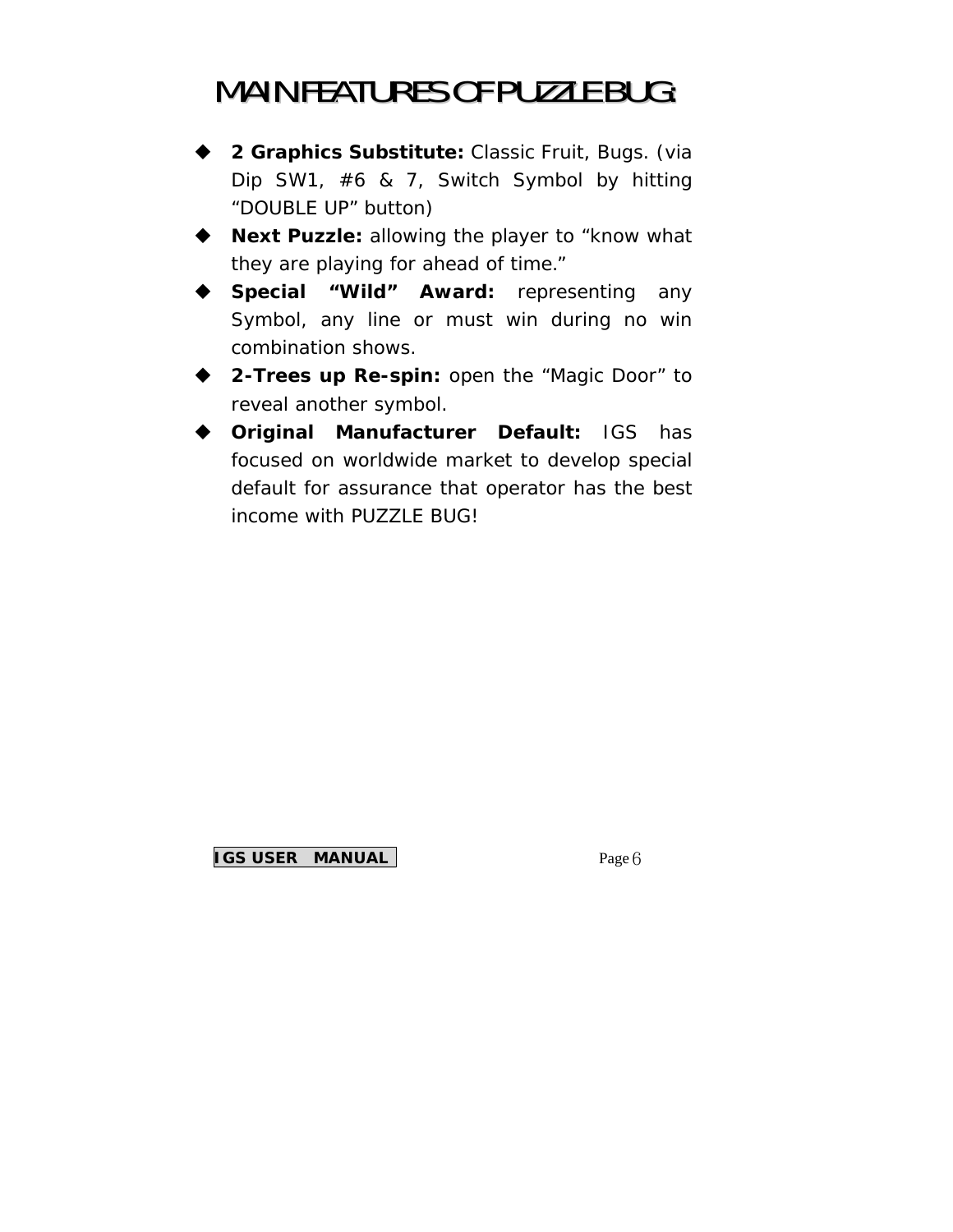

#### **MAIN GAME DESCRPTION**



**Main Screen of Puzzle Bug** 



**Main Screen of Fruit symbols** 



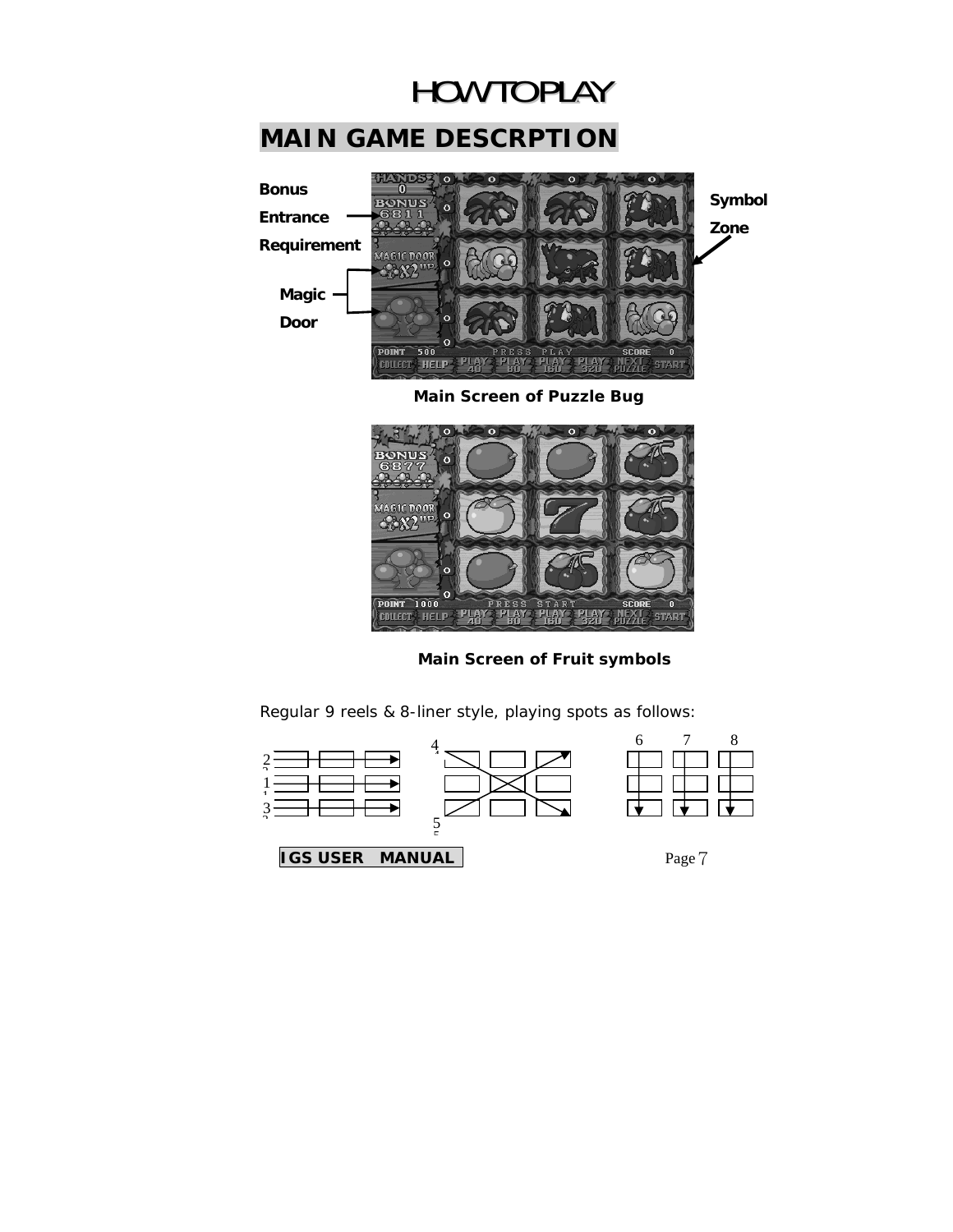#### **Wild Joker and Magic Tree**

**Special** 





**Wild can be present as any line-up winning and any symbol as left graphic.** 



**When Wild shows and without any winning commbination as left** 

**graphic,** 

**the other** 



**reel will spin again till win as right graphic.** 

# **Magic**



 **When 2 trees up show, it could** 

**open the Magic** 

**Door to** 

**reveal another symbol on main game.** 

**IGS USER MANUAL** Page 8